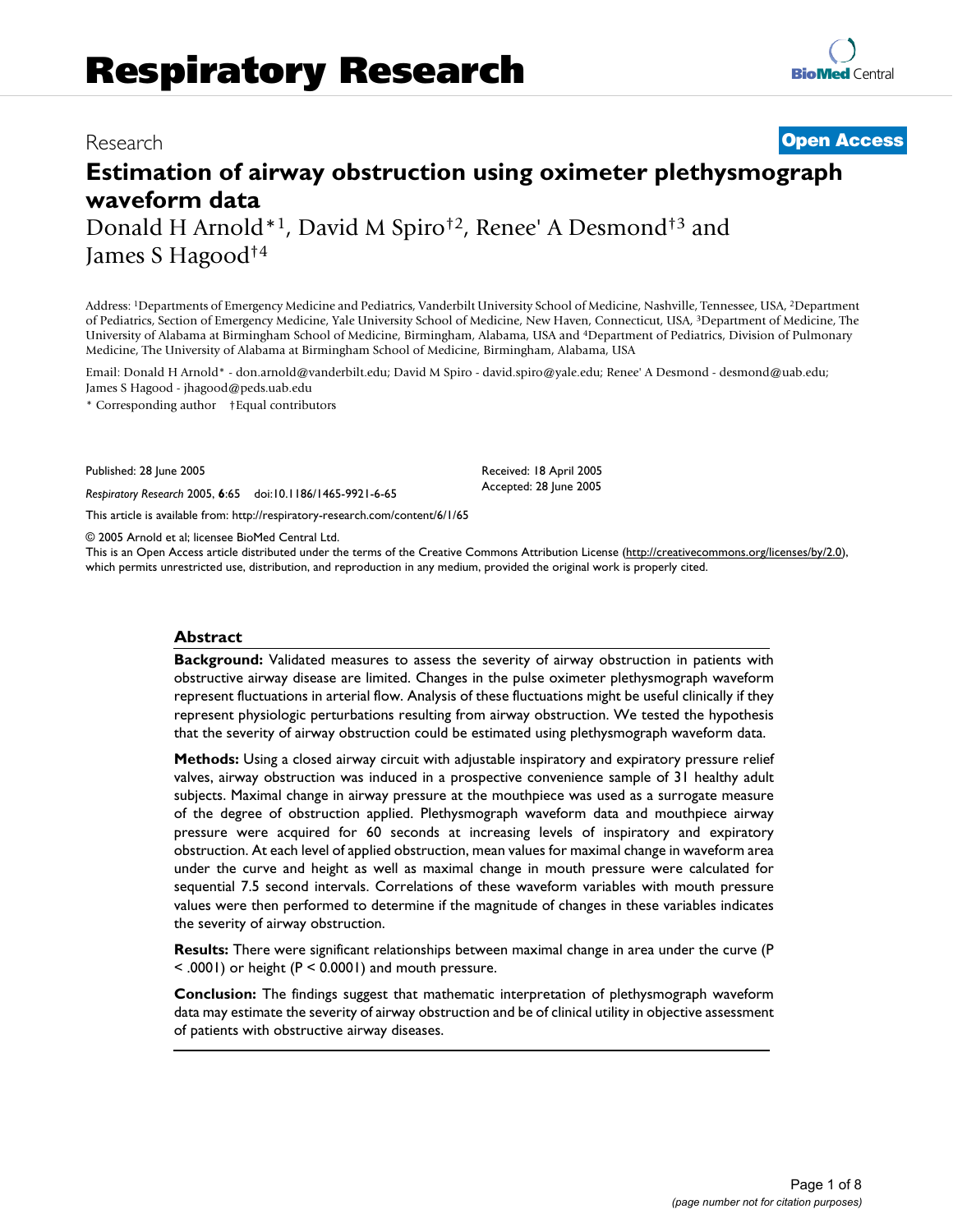# **Background**

Obstructive airway diseases, including asthma, bronchiolitis, obstructive sleep apnea, and chronic obstructive pulmonary disease (COPD), are common in children and adults [1-7]. Early recognition and accurate assessment of the severity of airway obstruction and the response to therapy are fundamental to the improvement of health for patients with these disorders. However, objective measures of airway obstruction currently available in the Emergency Department (ED) and other acute care settings have significant limitations. Spirometry is frequently not available in acute clinical settings, including the ED. Peak expiratory flow rate (PEFR) has been demonstrated to progressively underestimate airway obstruction with increasing air trapping, making it less reliable as airway obstruction worsens [8]. As well, the ability of a patient with moderate to severe airway obstruction to generate an erroneously normal PEFR and the inability to measure PEFR in young children render this test less useful in the setting of an acute asthma exacerbation [8]. Further, both spirometry and PEFR require patient coordination and cooperation. Validated, objective measures to determine severity of airway obstruction in bronchiolitis are nonexistent [9].

The pulse oximeter plethysmograph waveform reflects dynamic net changes in arteriolar inflow and venous outflow of tissue bed capillaries interrogated by the oximeter light emitting diodes [10-12]. Indeed, the oxygen saturation output of the device  $(Sp0<sub>2</sub>)$  depends upon isolation of the oxygenated, arterialized light signal from those light signals representing tissue, venous blood and other chromophobes [13]. At levels of arterial oxygen saturation  $(Sa0<sub>2</sub>)$  approaching 100%, the waveform is derived almost entirely from the infrared (940 nm) signal determined by oxyhemoglobin concentration and arterialized flow. Because oxyhemoglobin concentration is constant, dynamic changes in the waveform are a result of arterialized flow change [13]. Under these conditions the waveform represents a plethysmograph, a device measuring change in volume, in this case change in volume of arterialized blood [11,12,14]. As such, the plethysmograph waveform has been demonstrated to correlate with radial artery Doppler waveforms [12].

Changes in the plethysmograph waveform might be useful clinically to estimate the severity of perturbations in physiologic events influencing arterial flow [10]. Certain pathologic conditions, most notably airway obstruction, influence these physiologic events and result in the phenomenon known as pulsus paradoxus [15]. Although pulsus paradoxus cannot be readily measured directly from the plethysmograph waveform, changes in plethysmograph waveform variables might nonetheless correlate with the physiologic perturbations characteristic of pulsus paradoxus and be useful in assessing the severity of physiologic alterations resulting from airway obstruction.

Changes in waveform curve or baseline height, onedimensional parameters, have been used to estimate pulsus paradoxus [16-18]. Pulsus paradoxus represents change in left ventricular stroke volume, a three-dimensional parameter. As a two-dimensional parameter, area under the curve may more accurately reflect the physiologic events resulting in pulsus paradoxus. Additionally, the contribution of diastolic blood pressure changes to pulsus paradoxus have been noted, and AUC measurement might more completely and accurately incorporate these events [17,19]. Finally, a general principle of signal analysis maintains that the signal-to-noise ratio improves at a rate proportionate to the square root of the number of data points obtained [20]. Area under the curve data may therefore be less prone to noise artifact than height data, and might provide a more optimal signal to noise ratio. With this in mind, changes in area under the waveform curve might represent a more accurate measure of waveform variability than changes in waveform height. Indeed, Hartert and colleagues have suggested evaluation of area under the waveform baseline during the respiratory cycle, rather than baseline height change, as a more accurate measurement of waveform variation[18].

There are limited data on the levels of intrapleural pressure generated in the presence of most obstructive airway diseases. However, levels of intrapleural pressure generated in adults in severe status asthmaticus have been demonstrated to be  $(-)$ 24.4  $\pm$  6.5 cmH<sub>2</sub>0 on inspiration and  $(+)7.6 \pm 6.0$  cmH<sub>2</sub>0 on expiration [15]. Mouth pressure reflects intrapleural pressure within 4  $\text{cmH}_2$ 0 [21].

In this study our primary objective was to determine whether maximal change in area under the pulse oximeter plethysmograph waveform curve correlates with the degree of experimentally applied airway obstruction across a range of mouth pressures up to these levels of obstruction. A secondary objective was to determine whether maximal changes in height of the plethysmograph waveform curve similarly correlate with the degree of airway obstruction.

# **Methods**

# *Study Setting and Population*

The study was approved by the University of Alabama at Birmingham Institutional Review Board as an expedited study. Informed written consent was obtained from each subject prior to enrollment. This study was conducted in the Pulmonary Function Laboratory of an urban children's hospital.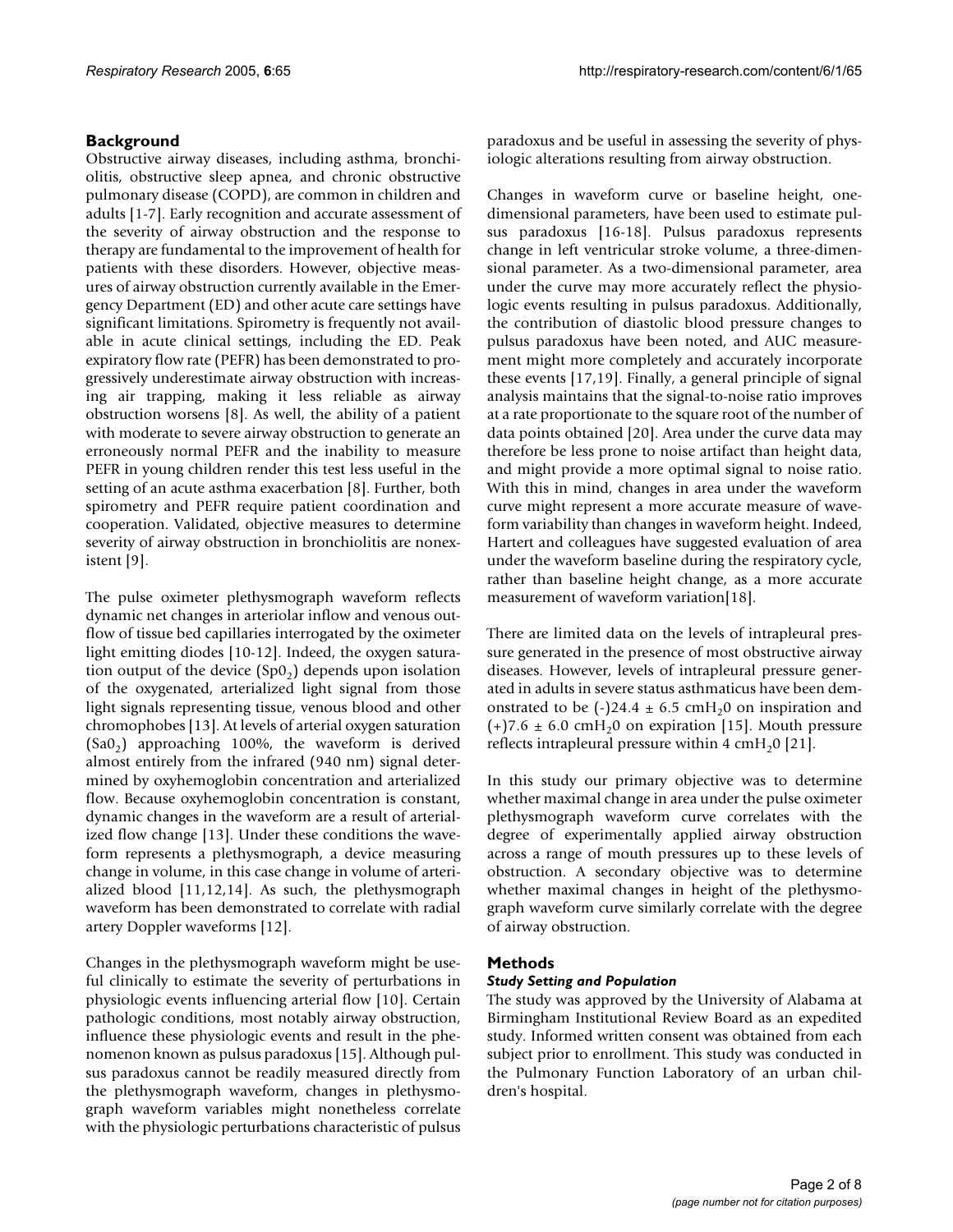A prospective convenience sample of healthy young adult subjects, twenty years of age and above, were recruited. Subjects with doctor-diagnosed asthma, a history consistent with asthma, or either  $FEV<sub>1</sub>$  or  $FEV<sub>1</sub>/FVC$  less than 80% predicted, were excluded from this study. The subjects underwent spirometry, performed by certified pulmonary function technicians according to American Thoracic Society protocol [[22,](#page-7-0)[23\]](#page-7-1).

# *Study Design and Protocol*

We utilized a closed airway circuit to generate airway obstruction, consisting of a Hans Rudolph 2600 two-way non-rebreather valve assembly with adjustable springloaded inspiratory and expiratory pressure relief valves and a mouthpiece pressure transducer port (Hans Rudolph, Kansas City, MO).

Our experimental method was to allow each subject to experience increasing levels of inspiratory and expiratory airway obstruction corresponding to the levels of mouth pressure and to the estimated levels of intrapleural pressure noted previously [15,21]. The pressure relief valves were adjusted accordingly at a minimum of five intervals and a maximum of ten intervals, to provide progressively increasing levels of mouth pressure from approximately (- )15 to  $(-)$ 26 cmH<sub>2</sub>0 on inspiration and  $(+)$ 2 to  $(+)$ 9  $cmH<sub>2</sub>0$  on expiration. Each subject was allowed to rest for a minimum of one minute before testing at the subsequent, increased level of applied resistance in order to allow the plethysmograph waveform to return to baseline. Pulse oximeter plethysmograph waveform data was acquired for 60 seconds at each level of applied obstruction.

Plethysmographic waveforms were acquired with a Bio-Pac MP150 data acquisition system using a TSD123A transducer and an OXY100C pulse oximeter module (Bio-Pac Systems, Santa Barbara, CA). This apparatus utilizes optical transmission at red (660 nm) and infrared (940 nm) wavelengths and employs Novametrix Medical Systems, Inc. artifact rejection and averaging algorithms that use an eight second pulse history signal to output  $Sp0<sub>2</sub>$ . The algorithm averages signal only for  $Sp0<sub>2</sub>$  calculation [24]. Plethysmograph waveform signal was acquired, processed and analyzed without averaging, smoothing or filtering. Mouth pressure waveforms were acquired with a BioPac TSD160C transducer. Transducers were calibrated according to manufacturer protocol. Waveform data were analyzed with BioPac Acknowledge software (version 3.7.2). The software algorithm calculates area under the curve (AUC) as the area encompassed by a waveform from the point of deflection from baseline to the point of return to baseline, and calculates height (HT) as height from the point of deflection from baseline to the waveform peak.

Each subject was studied in the sitting position. A nose clip was applied, and the subject was instructed to exclusively mouth breathe through the airway circuit at a respiratory rate of approximately 10–16/min and at normal to slightly increased inspiratory and expiratory effort. Data were acquired at progressively increasing levels of applied inspiratory and expiratory obstruction for approximately 60 seconds at each level.

# *Data collection and processing*

Physiologic perturbations occurring during the respiratory cycle, such as airway obstruction, result in alterations of arterial flow and the phenomenon known as pulsus paradoxus [15]. It is these dynamic changes in arterial flow that we hypothesize might allow estimation of airway obstruction from oximeter plethysmograph waveform changes. Timing the measurement of these changes with the respiratory cycle is difficult in the clinical environment because patients with these disorders often have rapid respiratory rates. For this reason we chose to analyze data during specified time intervals. In order that at least one complete respiratory cycle and the corresponding maximum and minimum mouth pressure be included in each interval, the interval so chosen was 7.5 seconds.

Data extracted for each 7.5 second interval consisted of maximum and minimum waveform area under the curve, maximum and minimum waveform height, and maximum and minimum mouth pressure. Maximum change in area under the curve and height were calculated as the difference between the maximum and minimum values of each parameter divided by the maximum value of the respective parameter during the specified 7.5 second interval. Maximum change in mouth pressure was calculated for the corresponding interval as the absolute difference between the maximum and minimum mouth pressure in  $cmH<sub>2</sub>0$ . These data were acquired using the Acknowledge software and entered into a spreadsheet program (Excel, Microsoft, Redmond, WA). Using the Excel formula function, mean values for maximal change in area under the curve, height, and mouth pressure for each level of applied obstruction were calculated from the multiple sequential 7.5-second intervals at the corresponding level of obstruction. This data was then entered into a statistical analysis program (SAS® v9.0, Cary, NC.) for analysis [25].

# *Outcome Measures*

The primary outcome measure was the correlation of mean maximum change in area under the plethysmograph waveform curve with mean maximum change in mouth pressure at each successive level of applied obstruction. The secondary outcome measure was the corresponding correlation using mean maximum change in height.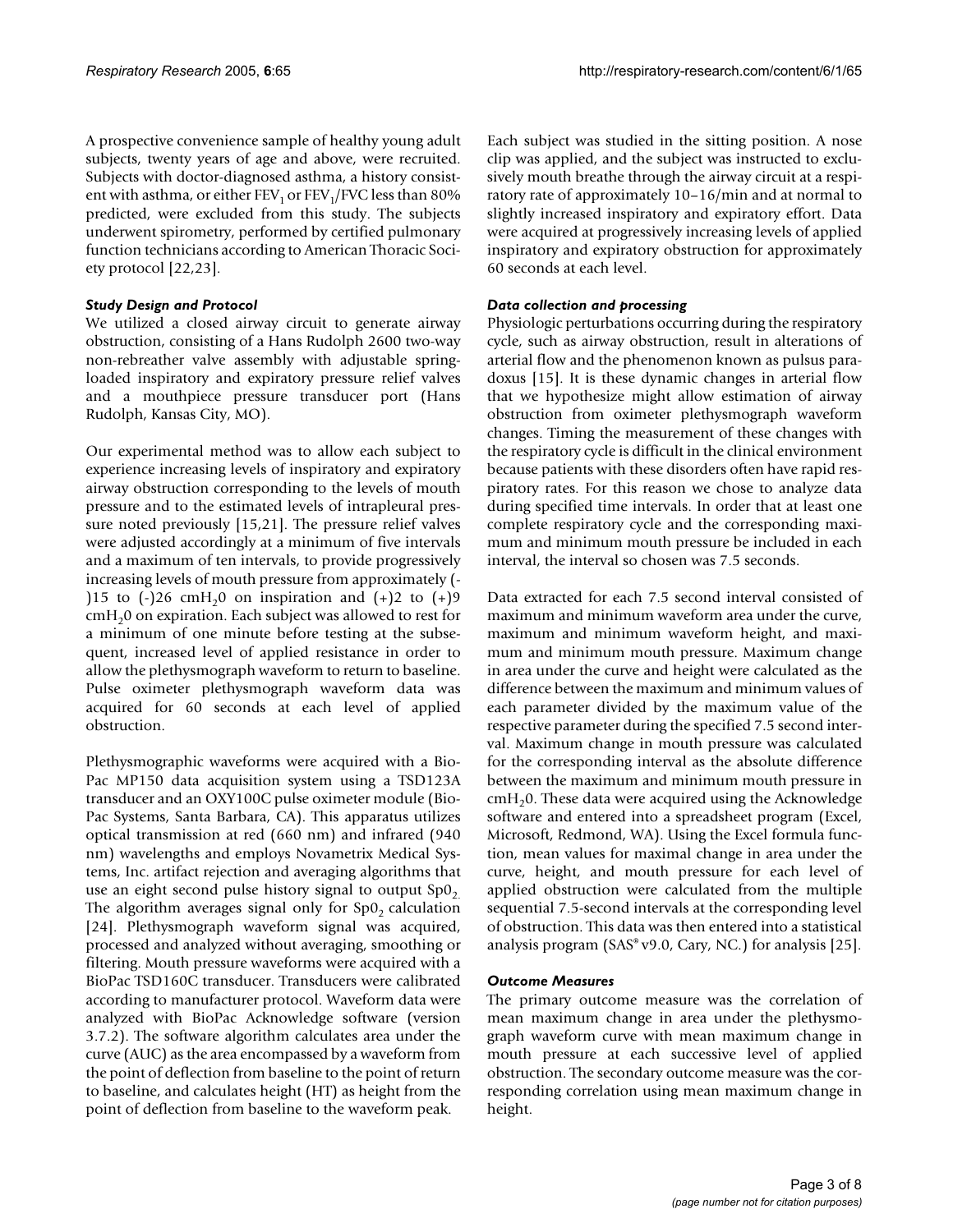# *Data Analysis*

Subjects in this study contributed multiple observations to the dataset. Because of this the fundamental assumption of independence across observations was violated. Performing a separate analysis for each subject would reduce the number of observations in each analysis and increase the potential for Type II errors. On the other hand, if all of the observations were analyzed as independent, ignoring the inherent clustering within subjects, then the potential for Type 1 errors would increase. We utilized a repeated measures model that takes into account the clustering and correlation between subjects. In this analysis, the PROC MIXED procedure in SAS® was used to model the relationship between maximum change in area under the curve and maximum change in mouth pressure as well as the relationship between maximum change in height and maximum change in mouth pressure. Each subject contributed a single data point for each level of applied obstruction, representing the average of the 7.5-second intervals for that level of applied obstruction. Akaike's Information Criteria was used to compare the fit of the area under the curve vs. height models for mouth pressure [25]. An alpha level of  $p < .05$  was considered statistically significant. A total sample size of 30 subjects would allow us to construct a 95% CI for correlation and achieve a power of 0.8 and a two-tailed alpha of 0.05.

# **Results**

Forty-eight subjects were enrolled in the study; no subject experienced any known adverse event during or as a result of this study. Two subjects were found after enrollment to have asthma and were excluded from data analysis. Eight subjects experienced an uncomfortable sensation of dyspnea and could not use the closed airway circuit in accordance with study protocol. Data from these subjects was excluded from analysis. Seven subjects had recurrent electrical interference of the waveform baseline, the source of which could not be determined after consultation with software and hardware engineers (BioPac Systems, Santa Barbara, CA). Data from these seven subjects was excluded from analysis. Overall thirty-one subjects met inclusion criteria and had data included for analysis.

Of these thirty-one subjects, eleven were male and twenty were female. The mean age was 29.9 years with a median of 28 years and range of 23 to 48 years. One subject had a prior history of cigarette smoking. No subject had heart or lung disease. One subject performed breathing maneuvers at five levels of applied obstruction, one subject at eight levels, six subjects at nine levels, and twenty-three subjects at ten levels. A total of 297 data points were available for analysis. Plethysmograph waveforms were noted to return to baseline during the period of rest (at least 1 minute)

between sequentially increasing levels of applied resistance.

Subjects were noted to generate plethysmograph waveforms visually significant for periodic changes with the respiratory cycle, similar to changes characteristic of pulsus paradoxus, when utilizing this apparatus (Figure [1\)](#page-4-0). There was a significant relationship between plethysmograph waveform maximum change in area under the curve and maximum change in mouth pressure  $(P < 0.0001)$ (Figure [2\)](#page-5-0). The prediction equation for each cmH<sub>2</sub>0 maximum change in mouth pressure was 12.01 + 37.21 × (maximum change in area under the curve), 95% CI for coefficient = 30.56 to 43.87. Similarly, there was a significant relationship between maximum change in height and maximum change in mouth pressure  $(P < 0.0001)$ . The prediction equation for each  $cmH<sub>2</sub>0$  maximum change in mouth pressure was  $16.10 + 35.94 \times$  (maximum change in height), 95% CI for coefficient = 27.57 to 43.30. A comparison of Akaike's Information Criteria (AIC) between the models showed that the AIC statistic was smaller for the area under the curve model than the height model, indicating a better model fit for the area under the curve model.

# **Discussion**

Pulse oximetry is widely available and applied in acute care settings. The device outputs a continuous plethysmographic waveform corresponding to flow of arterialized blood in the tissue bed to which the transducer is applied [10,12-14]. It is plausible that, in the setting of airway obstruction, such changes in arteriolar flow might reflect alterations in left ventricular stroke volume resulting from the same physiologic perturbations that abnormally increase pulsus paradoxus. It is thus of interest whether the severity of airway obstruction might be estimated from changes in mathematic plethysmograph waveform variables. The study results indicate a correlation between maximum changes in area under the curve or in height of the plethysmograph waveform and the severity of airway obstruction.

Analysis of both direct arterial waveform and oximeter plethysmograph waveform data for calculation of arterial flow have previously been explored in the laboratory setting. Cerutti and colleagues provide compelling data from conscious, freely moving Sprague-Dawley rats [26]. These investigators compared different models of central arterial line waveform analysis with simultaneously recorded cardiac output. A model using different waveform parameters identified by multiple linear regression analysis provided a reliable and precise estimation of cardiac output. Although these investigators did not use oximeter plethysmograph waveforms, their findings nonetheless support the principal of waveform analysis. Steele and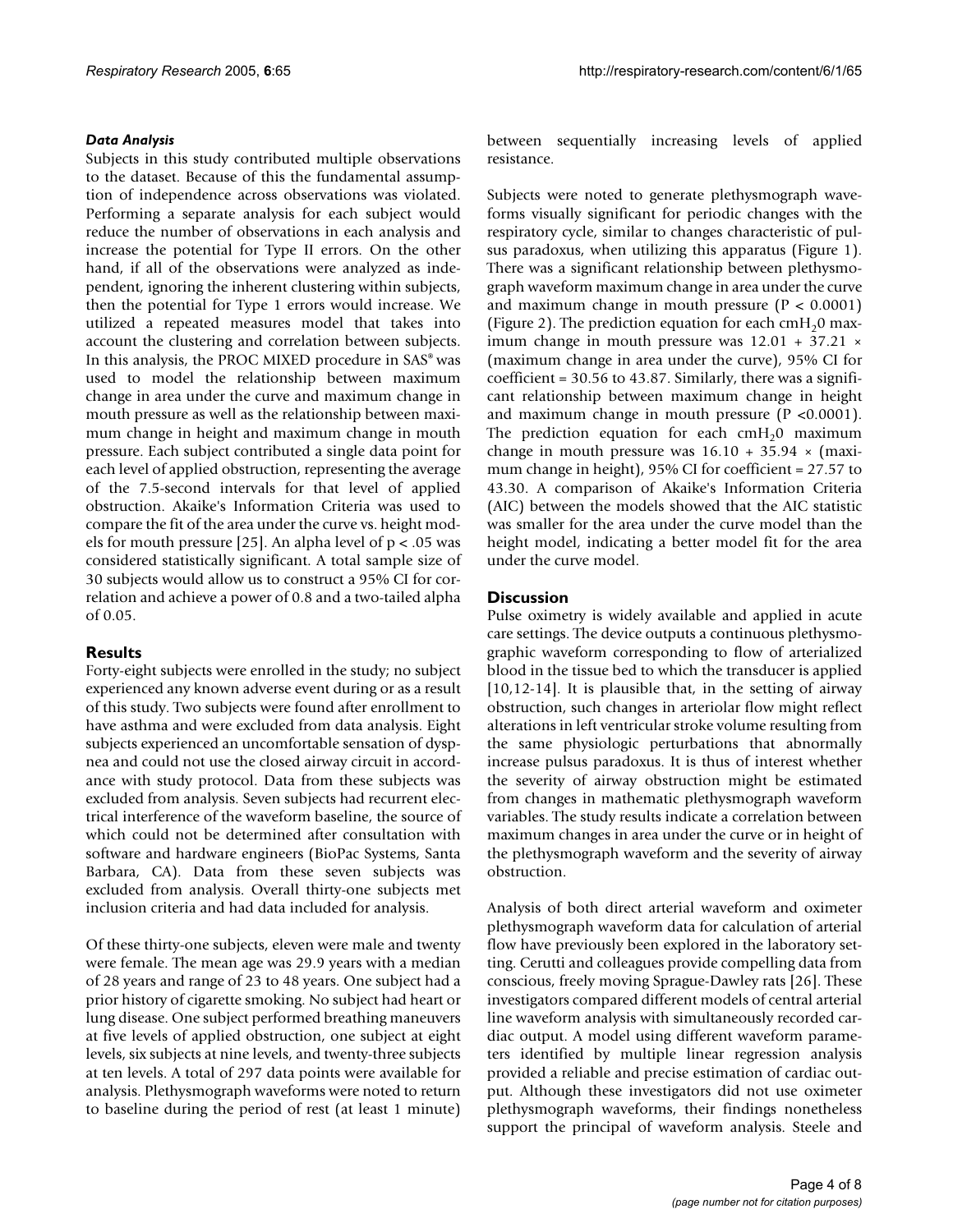<span id="page-4-0"></span>

#### Oximeter plethysmographic waveform (Pleth **Figure 1** ) generated with inspiratory and expiratory pressure relief valve apparatus

Oximeter plethysmographic waveform (Pleth) generated with inspiratory and expiratory pressure relief valve apparatus. Corresponding mouth pressure indicates pressure at airway circuit mouthpiece.

colleagues performed an unblinded study on one healthy adult, breathing through a valve to which airway resistance was applied to artificially induce pulsus paradoxus. For this subject, the percent decrease in plethysmograph waveform height during the respiratory cycle correlated modestly with pulsus paradoxus calculated similarly from intra-arterial waveform ( $r = 0.59$ , 95% CI 0.32 to 0.78). This study was limited by the small subject size  $(n = 1)$ and did not measure the degree of airway obstruction generated by the resistance valves in use. The technique relied upon determination of phases of the respiratory cycle and capture of waveform indices in accordance with estimated peak inspiration and expiration [16].

In the clinical setting, variation of the oximeter plethysmograph waveform baseline has been noted to occur during the respiratory cycle and to represent fluctuations in local venous pressure [14,18]. Hartert and colleagues hypothesized that this respiratory waveform variation might occur in response to pleural pressure changes and thus reflect changes in left ventricular stroke volume and pulsus paradoxus. This was studied in adult patients admitted to an ICU with obstructive airway disease, 46% of whom were receiving mechanical ventilation. Respiratory waveform variation was significantly correlated with manually measured pulsus paradoxus ( $R^2$  = 0.88) as well as with auto-PEEP ( $R^2 = 0.96$ ) [18]. Frey and Butt compared simultaneous 1 minute paper recordings of intraarterial pressure and plethysmograph waveforms in 62 non-intubated children with and without respiratory disease. Correlation was noted ( $r = 0.85$ ) between changes in plethysmograph waveform height and pulsus paradoxus determined from intra-arterial waveform height change [17]. Our study demonstrates that maximal change in height and in area under the plethysmograph waveform curve might provide a non-invasive, clinically relevant estimate of the severity of airway obstruction.

A possible limitation to our study was the method of artificially inducing airway obstruction. The dynamic biomechanical changes occurring during an asthma exacerbation are not ideally simulated by externally applied resistance [27]. Also, in lieu of invasive, intra-arterial waveform analysis as the dependent variable and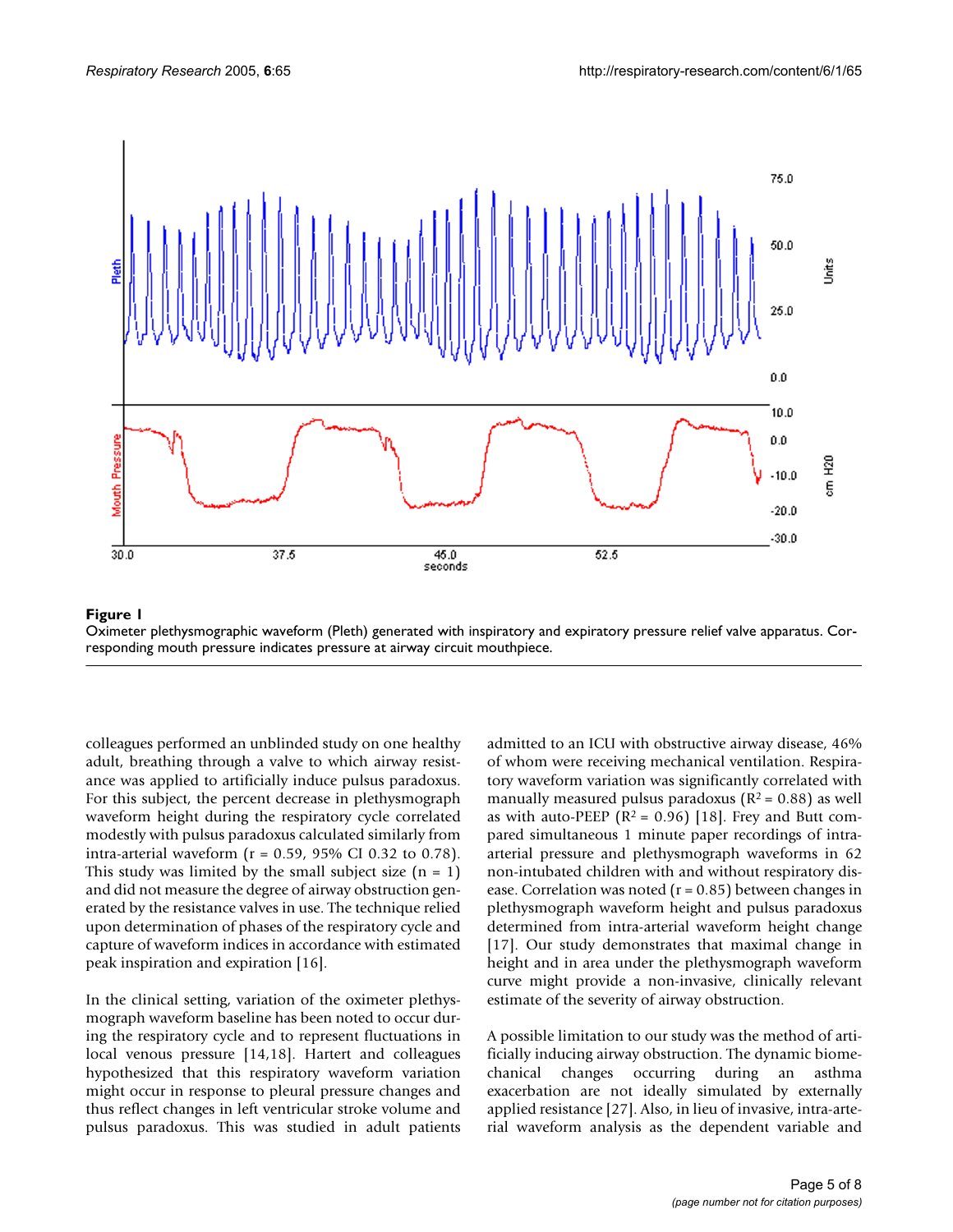<span id="page-5-0"></span>



reference standard, the study protocol utilized change in mouth pressure as a surrogate measure of obstruction induced. The levels of progressive obstruction were not standardized, except insofar as the mouth pressure generated reflects intrapleural pressure [21]. As well, subjects were exposed to both inspiratory and expiratory obstruction during the test period. It is of interest whether correlations of waveform parameters may differ during isolated inspiratory or expiratory obstruction. Other variables that may influence the plethysmograph waveform, including hydration status, hyperinflation, and tidal volume, were likewise not controlled for in this study.

Our method of using time intervals to measure changes in plethysmograph waveform AUC, HT and mouth pressure is unique. Pulsus paradoxus has traditionally been determined by noting the difference between the systolic pressure at which heart sounds are heard only during expiration and the point at which they are heard continuously [28-30]. However, in the tachypneic patient it is often difficult to correlate auscultation of heart sounds with the corresponding phase of the respiratory cycle. With this in mind, we chose to analyze data during specified time intervals that would encompass at least one respiratory cycle. The chosen interval, 7.5 seconds, was based upon the expected duration of the respiratory cycle in our subjects.

We additionally chose to utilize the average values of data extracted from sequential intervals at each level of applied obstruction. Frey and Freezer demonstrated significant intrasubject variation of breath-to-breath measurement of pulsus paradoxus utilizing arterial waveform tracings, and averaging of pulsus paradoxus determined from multiple consecutive respiratory cycles was reported to be more accurate [19]. Pulse oximeters have incorporated an analogous technology for calculation of  $Sp0<sub>2</sub>$ , running weighted signal averaging, to minimize the effect of signal artifact and to thus enhance the reliability and validity of the calculated  $Sp_2[13]$ . Oxygen saturation is calculated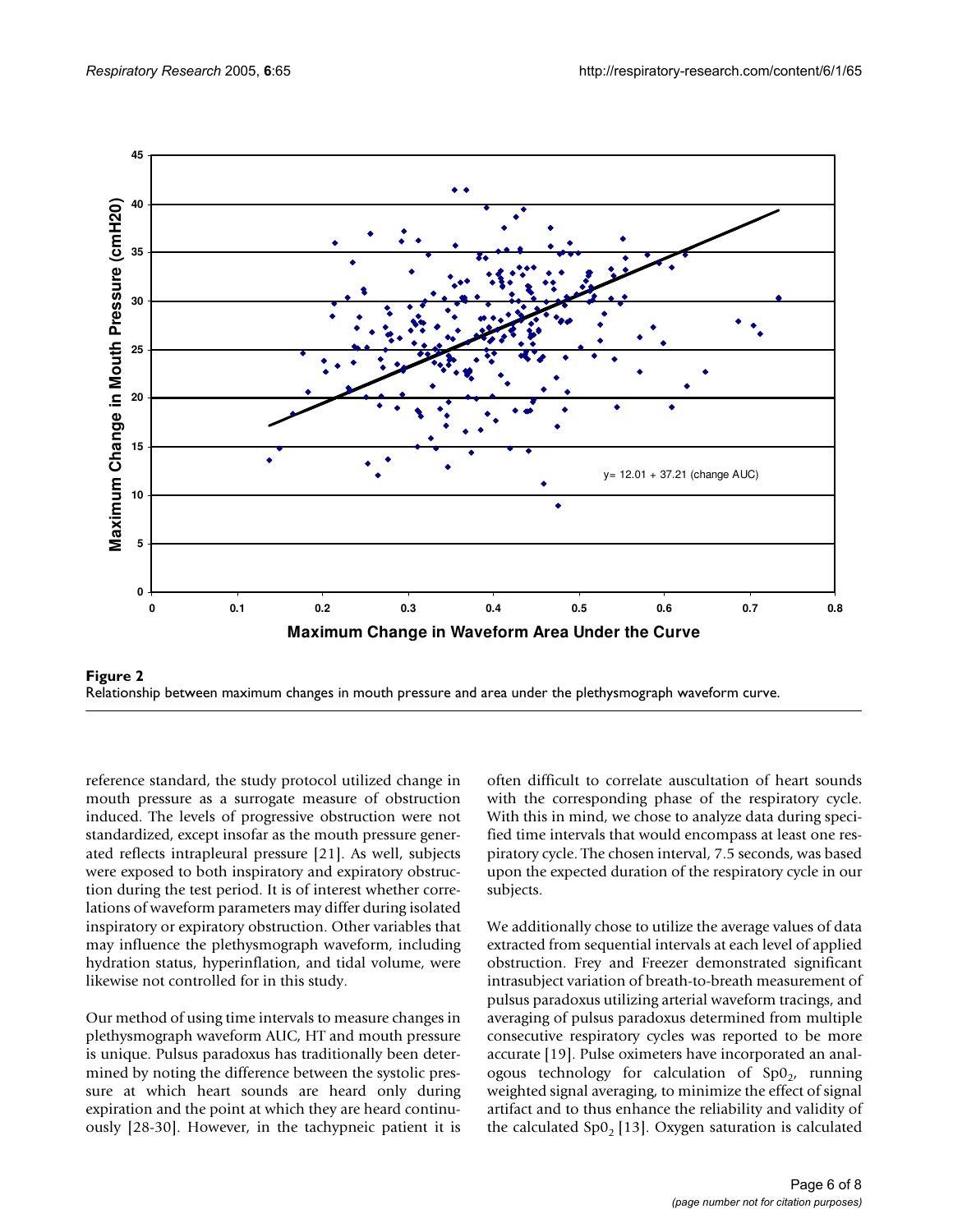30 times per second with values averaged over a minimum of several seconds. Each instantaneous value is first compared with this moving average and assigned a weighted value based upon variation from the moving average. This weighted value then contributes to the moving average that in turn is displayed as the  $Sp0<sub>2</sub>$  value [13]. Our analysis may minimize the influence of individual waveform and respiratory cycle artifact and thus enhance the internal validity of the estimated airway obstruction. With these elements of waveform analysis in mind, our method of measuring waveform parameters may represent a strength of study design rather than a limitation.

## **Conclusion**

There is accumulating evidence that the plethysmograph waveform might provide clinically useful information. Our results suggest that analysis of oximeter plethysmograph waveform data may be feasible for real-time estimation of airway obstruction. To our knowledge this is the first investigation of area under the curve as a waveform parameter of potential value, and our results indicate that this parameter may achieve better correlation with airway obstruction than analyses based on waveform height. A non-invasive, real-time method to estimate the severity of airway obstruction, as well as other disorders involving pulsus paradoxus physiology, might enhance the ability of clinicians to identify and quantify the severity of such disorders [31]. An essential step in the development of such technology is to validate the physiologic relevance of estimating the severity of these pathophysiologic events from the oximeter plethysmograph waveform. Future study of patients with obstructive airway disease in the clinical environment, using a quantifiable, objective criterion standard such as  $FEV<sub>1</sub>$  will enable further assessment of oximeter plethysmograph waveform parameters to predict severity of airway obstruction. Should the accuracy and feasibility of such a tool be demonstrated in the clinical environment, development of this technology for routine clinical practice may be justified.

# **Competing interests**

Don Arnold has applied for patent protection for methods of waveform analysis discussed in this manuscript.

# **Authors' contributions**

DA was the principal investigator and participated in study concept and design, acquisition of the data, drafting of the manuscript and obtained institutional funding for this study to be conducted.

DS was a co-investigator and participated in study concept and design, acquisition of the data, drafting of the manuscript and critical revision of the manuscript for important intellectual content.

RD assisted in the statistical design and analysis and interpretation of the data, and provided critical revision of the manuscript for important intellectual content.

JH participated in study concept and design, acquisition of the data, drafting of the manuscript, critical revision of the manuscript for important intellectual content, and supervised the study.

## **Grants**

This study was funded by a grant from The Research Institute at The Children's Hospital of Alabama.

## **Acknowledgements**

The authors are gratified for the assistance of Sheila S. Gibson, R.R.T., R.P.F.T. Johanna Kimbrough, R.P.T., and Bettye Mitchell, R.P.T. in the conduct of this study.

#### **References**

- 1. Mannino DM, Homa DM, Akinbami LJ, Moorman JE, Gwynn C, Redd SC: **Surveillance for asthma--United States, 1980-1999.** *MMWR Surveill Summ* 2002, **51:**1-13.
- 2. **[Asthma prevalence and control characteristics by race/eth](http://www.ncbi.nlm.nih.gov/entrez/query.fcgi?cmd=Retrieve&db=PubMed&dopt=Abstract&list_uids=14985651)[nicity---United States, 2002.](http://www.ncbi.nlm.nih.gov/entrez/query.fcgi?cmd=Retrieve&db=PubMed&dopt=Abstract&list_uids=14985651)** *MMWR Morb Mortal Wkly Rep* 2004, **53:**145-148.
- 3. Akinbami LJ, Schoendorf KC: **[Trends in childhood asthma: prev](http://www.ncbi.nlm.nih.gov/entrez/query.fcgi?cmd=Retrieve&db=PubMed&dopt=Abstract&list_uids=12165584)[alence, health care utilization, and mortality.](http://www.ncbi.nlm.nih.gov/entrez/query.fcgi?cmd=Retrieve&db=PubMed&dopt=Abstract&list_uids=12165584)** *Pediatrics* 2002, **110:**315-322.
- 4. **[Asthma mortality and hospitalization among children and](http://www.ncbi.nlm.nih.gov/entrez/query.fcgi?cmd=Retrieve&db=PubMed&dopt=Abstract&list_uids=8604212) [young adults--United States, 1980-1993.](http://www.ncbi.nlm.nih.gov/entrez/query.fcgi?cmd=Retrieve&db=PubMed&dopt=Abstract&list_uids=8604212)** *MMWR Morb Mortal Wkly Rep* 1996, **45:**350-353.
- 5. Denny FW, Clyde WAJ: **[Acute lower respiratory tract infec](http://www.ncbi.nlm.nih.gov/entrez/query.fcgi?cmd=Retrieve&db=PubMed&dopt=Abstract&list_uids=3009769)[tions in nonhospitalized children.](http://www.ncbi.nlm.nih.gov/entrez/query.fcgi?cmd=Retrieve&db=PubMed&dopt=Abstract&list_uids=3009769)** *J Pediatr* 1986, **108:**635-646.
- 6. Shay DK, Holman RC, Newman RD, Liu LL, Stout JW, Anderson LJ: **[Bronchiolitis-associated hospitalizations among US children,](http://www.ncbi.nlm.nih.gov/entrez/query.fcgi?cmd=Retrieve&db=PubMed&dopt=Abstract&list_uids=10535434) [1980-1996.](http://www.ncbi.nlm.nih.gov/entrez/query.fcgi?cmd=Retrieve&db=PubMed&dopt=Abstract&list_uids=10535434)** *JAMA* 1999, **282:**1440-1446.
- 7. Pauwels RA, Buist AS, Calverley PM, Jenkins CR, Hurd SS: **[Global](http://www.ncbi.nlm.nih.gov/entrez/query.fcgi?cmd=Retrieve&db=PubMed&dopt=Abstract&list_uids=11316667) [strategy for the diagnosis, management, and prevention of](http://www.ncbi.nlm.nih.gov/entrez/query.fcgi?cmd=Retrieve&db=PubMed&dopt=Abstract&list_uids=11316667) chronic obstructive pulmonary disease. NHLBI/WHO Global Initiative for Chronic Obstructive Lung Disease (GOLD)**<br>**Workshop summary.** Am | Respir Crit Care Med 2001, **[Workshop summary.](http://www.ncbi.nlm.nih.gov/entrez/query.fcgi?cmd=Retrieve&db=PubMed&dopt=Abstract&list_uids=11316667)** *Am J Respir Crit Care Med* 2001, **163:**1256-1276.
- 8. Eid N, Yandell B, Howell L, Eddy M, Sheikh S: **[Can peak expiratory](http://www.ncbi.nlm.nih.gov/entrez/query.fcgi?cmd=Retrieve&db=PubMed&dopt=Abstract&list_uids=10654955) [flow predict airflow obstruction in children with asthma?](http://www.ncbi.nlm.nih.gov/entrez/query.fcgi?cmd=Retrieve&db=PubMed&dopt=Abstract&list_uids=10654955)** *Pediatrics* 2000, **105:**354-358.
- 9. Mallory MD, Shay DK, Garrett J, Bordley WC: **[Bronchiolitis Man](http://www.ncbi.nlm.nih.gov/entrez/query.fcgi?cmd=Retrieve&db=PubMed&dopt=Abstract&list_uids=12509594)[agement Preferences and the Influence of Pulse Oximetry](http://www.ncbi.nlm.nih.gov/entrez/query.fcgi?cmd=Retrieve&db=PubMed&dopt=Abstract&list_uids=12509594) [and Respiratory Rate on the Decision to Admit.](http://www.ncbi.nlm.nih.gov/entrez/query.fcgi?cmd=Retrieve&db=PubMed&dopt=Abstract&list_uids=12509594)** *Pediatrics* 2003, **111:**e45-e51.
- 10. Cook LB: **[Extracting arterial flow waveforms from pulse oxi](http://www.ncbi.nlm.nih.gov/entrez/query.fcgi?cmd=Retrieve&db=PubMed&dopt=Abstract&list_uids=11412161)[meter waveforms apparatus.](http://www.ncbi.nlm.nih.gov/entrez/query.fcgi?cmd=Retrieve&db=PubMed&dopt=Abstract&list_uids=11412161)** *Anaesthesia* 2001, **56:**551-555.
- 11. Kim JM, Arakawa K, Benson KT, Fox DK: **[Pulse oximetry and cir](http://www.ncbi.nlm.nih.gov/entrez/query.fcgi?cmd=Retrieve&db=PubMed&dopt=Abstract&list_uids=3777465)[culatory kinetics associated with pulse volume amplitude](http://www.ncbi.nlm.nih.gov/entrez/query.fcgi?cmd=Retrieve&db=PubMed&dopt=Abstract&list_uids=3777465) [measured by photoelectric plethysmography.](http://www.ncbi.nlm.nih.gov/entrez/query.fcgi?cmd=Retrieve&db=PubMed&dopt=Abstract&list_uids=3777465)** *Anesth Analg* 1986, **65:**1333-1339.
- 12. Wisely NA, Cook LB: **[Arterial flow waveforms from pulse oxi](http://www.ncbi.nlm.nih.gov/entrez/query.fcgi?cmd=Retrieve&db=PubMed&dopt=Abstract&list_uids=11412162)[metry compared with measured Doppler flow waveforms](http://www.ncbi.nlm.nih.gov/entrez/query.fcgi?cmd=Retrieve&db=PubMed&dopt=Abstract&list_uids=11412162) [apparatus.](http://www.ncbi.nlm.nih.gov/entrez/query.fcgi?cmd=Retrieve&db=PubMed&dopt=Abstract&list_uids=11412162)** *Anaesthesia* 2001, **56:**556-561.
- 13. Wukitsch MW, Petterson MT, Tobler DR, Pologe JA: **[Pulse oxime](http://www.ncbi.nlm.nih.gov/entrez/query.fcgi?cmd=Retrieve&db=PubMed&dopt=Abstract&list_uids=3057122)[try: analysis of theory, technology, and practice.](http://www.ncbi.nlm.nih.gov/entrez/query.fcgi?cmd=Retrieve&db=PubMed&dopt=Abstract&list_uids=3057122)** *J Clin Monit* 1988, **4:**290-301.
- 14. Murray WB, Foster PA: **[The peripheral pulse wave: information](http://www.ncbi.nlm.nih.gov/entrez/query.fcgi?cmd=Retrieve&db=PubMed&dopt=Abstract&list_uids=8934343) [overlooked.](http://www.ncbi.nlm.nih.gov/entrez/query.fcgi?cmd=Retrieve&db=PubMed&dopt=Abstract&list_uids=8934343)** *J Clin Monit* 1996, **12:**365-377.
- 15. Jardin F, Farcot JC, Boisante L, Prost JF, Gueret P, Bourdarias JP: **[Mechanism of paradoxic pulse in bronchial asthma.](http://www.ncbi.nlm.nih.gov/entrez/query.fcgi?cmd=Retrieve&db=PubMed&dopt=Abstract&list_uids=7116605)** *Circulation* 1982, **66:**887-894.
- 16. Steele DW, Wright RO, Lee CM, Jay GD: **[Continuous noninvasive](http://www.ncbi.nlm.nih.gov/entrez/query.fcgi?cmd=Retrieve&db=PubMed&dopt=Abstract&list_uids=8542490) [determination of pulsus paradoxus: a pilot study.](http://www.ncbi.nlm.nih.gov/entrez/query.fcgi?cmd=Retrieve&db=PubMed&dopt=Abstract&list_uids=8542490)** *Acad Emerg Med* 1995, **2:**894-900.